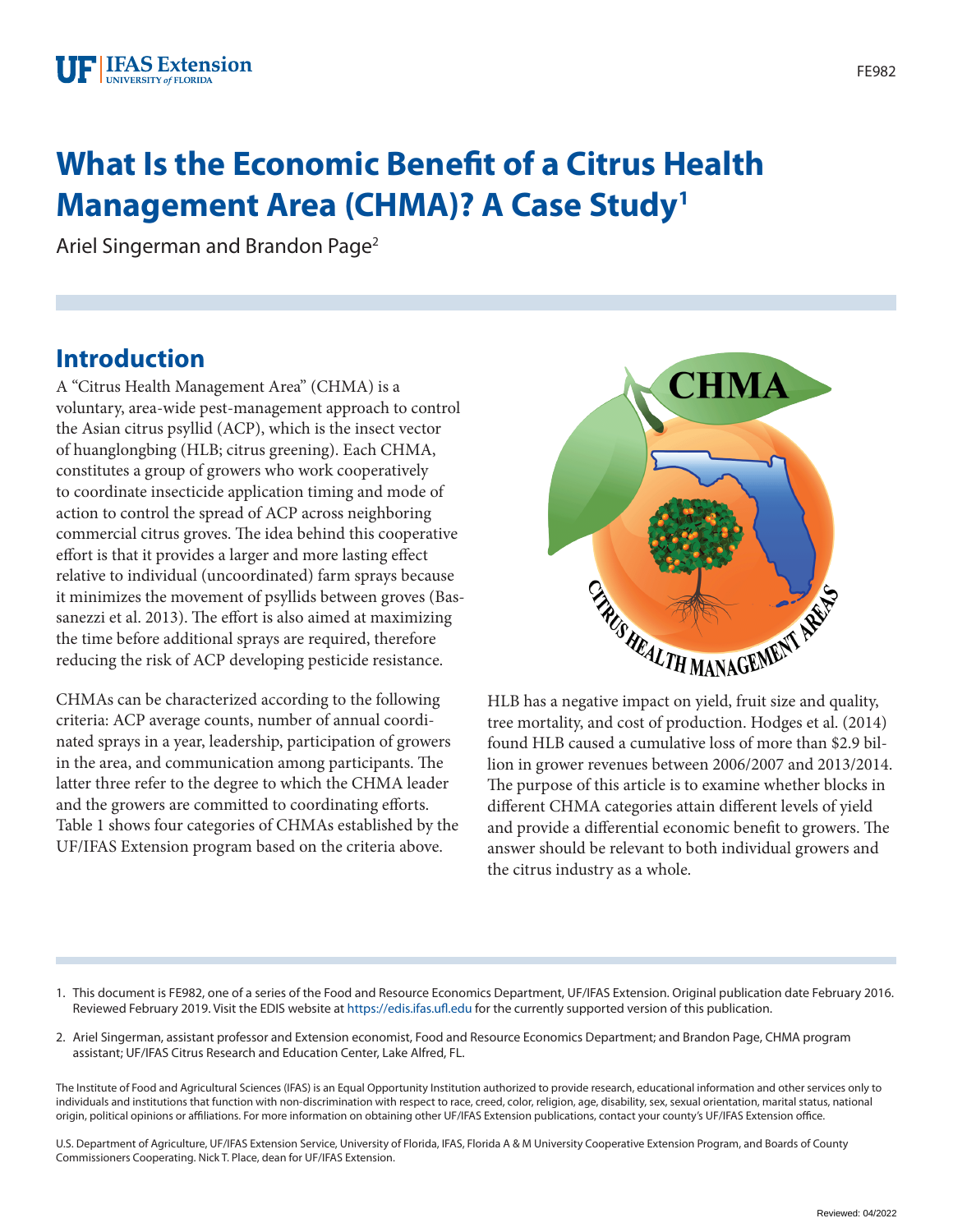### **Data**

A company that owns blocks in two different categorized CHMAs provided the data for the present analysis. Therefore, a key feature of this dataset is that all blocks are managed under the same practices (i.e., number of sprays, nutritional programs, and fertilizer applications) and have similar characteristics in terms of production region, tree age, tree density, and reset plantings.

The data consist of yields for two sets of Valencia orange blocks over four different crop years: 2001/2002; 2008/2009; 2012/2013, and 2013/2014. The first set includes 6 blocks comprising 221 acres, located in a "moderate" class CHMA. The second set includes 5 blocks with a total of 161 acres, located in a "best" class CHMA.

## **Analysis**

We analyzed the data to obtain two measures of change in yield. First, the change in yield per acre over time, which encompasses the overall incidence that weather, pests, and disease had on that crop year's yield. Second, the differential yield attained in blocks located in the best class CHMA over those located in the moderate class CHMA by year.

To examine the data, we used regression analysis. A summary of the results is shown in Table 2. All variables in that table are statistically significant, except for variables (2) and (5), which refer to year 2008/09. This means that from a statistical point of view, their magnitude is not different from zero. Such results are not surprising. The effects and rate of infection of HLB were not as widespread in 2008/2009 as they have been in more recent years. In addition, CHMAs were merely starting to be organized at that time.

Variable (1) in Table 2 denotes that the average yield for all blocks across the two CHMAs (best and moderate) in 2001/2002 was 364 boxes per acre. It is worth noting that since there are characteristics for which we do not have data and that may not be identical across blocks (such as soil quality and PH), we conducted a test to establish whether there was a statistically significant difference in the mean of the two CHMAs in 2001/2002. We found there was not.

As denoted by variables (3) and (4) in Table 2, the average yield in the moderate class CHMA decreased by 105 boxes per acre in 2012/2013, and by 184 boxes per acre in 2013/2014. It can thus be argued that the main contributor to the significant yield decrease in years 2012/2013 and 2013/2014 was HLB, which can cause fruit drop and smaller fruit size.

Another key result from this analysis is the magnitude and significance of variables (6) and (7) in Table 2. The former variable denotes that the average yield in 2012/2013 was 83 boxes per acre higher in blocks located in a best class CHMA compared to those located in a moderate class CHMA. Similarly, variable (7) denotes that the average yield in 2013/2014 was 145 boxes per acre higher in blocks located in a best class CHMA compared to those located in a moderate class CHMA.

## **Conclusions**

In our analysis of the case-study data on yields of Valencia oranges from blocks located in two different categories of CHMAs, we found that the number of boxes per acre decreased significantly during 2012/2013 and 2013/2014. Since there were no extreme weather events such as hurricanes or freezes during those years, we argue that those variables capture mainly the increasing negative impact of HLB on yields. We also found that yields of blocks located in a best class CHMA were significantly higher compared to those located in a moderate class CHMA. Moreover, such partial offsetting effect of the best class CHMAs against the negative impact of HLB on yields is increasing over time. These findings provide evidence on the effectiveness of best class CHMAs as a way to deal with HLB.

To obtain a measure of the differential economic benefit of best over moderate class CHMAs, we multiply the differential annual yield obtained above by the corresponding price per box. For example, combining 83 (145) boxes per acre with the annual average on-tree price per box for processed Valencias in 2012/2013 (2013/2014) equals \$8.60 (\$8.40) (USDA/NASS 2015). The estimated differential gross economic benefit per acre is \$714 (\$1,218) for 2012/13 (2013/14). Thus, our analysis provides evidence that CHMAs can enhance an individual grower's profitability at a time when margins are becoming increasingly narrow.

### **References**

Bassanezi, R.B., L.H. Montesino, N. Gimenes-Fernandes, P.T. Yamamoto, T.R. Gottwald, L. Amorim, and A. Bergamin Filho. 2013. Efficacy of area-wide inoculum reduction and vector control on temporal progress of huanglongbing in young sweet orange plantings. *Plant Diseases* 97:789–796.

Hodges, A.W., M. Rahmani, T.J. Stevens, and T.H. Spreen. 2014. *Economic impacts of the Florida citrus industry in 2012/13*. Sponsored project report to the Florida Department of Citrus. University of Florida, Gainesville, FL.